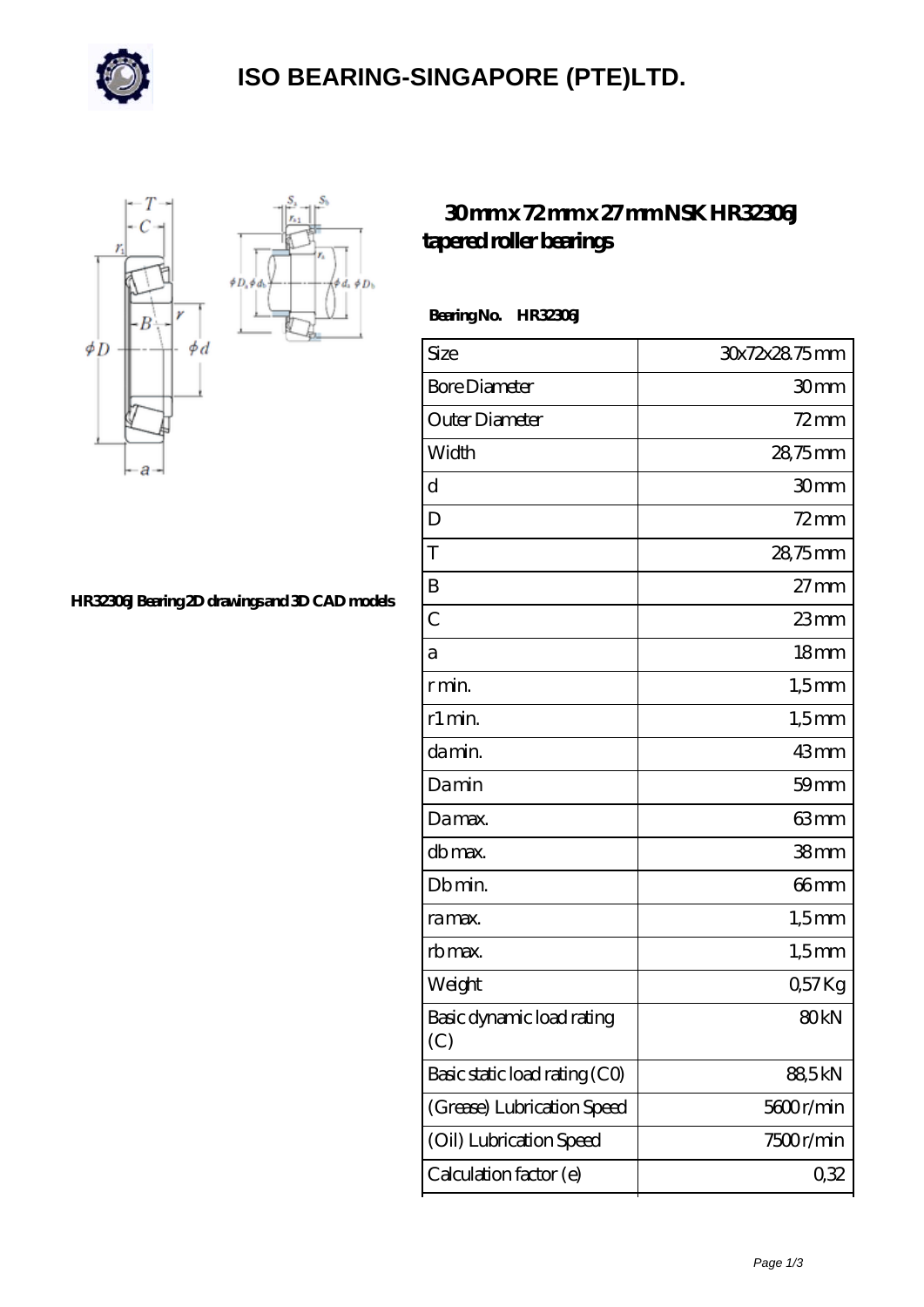

## ISO BEARING-SINGAPORE (PTE)LTD.

| Calculation factor (YO) | 1,1            |
|-------------------------|----------------|
| LangID                  | 1              |
| outer r                 | 1.5            |
| D                       | 72             |
| TC-BET22                | 0              |
| TC-BET21                | $\overline{4}$ |
| TC-BET23                | $\overline{0}$ |
| inner r                 | 1.5            |
| mass                    | 0.57           |
| GRS rpm                 | 5600           |
| $D_b$                   | 66             |
| Cr                      | 8150           |
| TC-RA                   | 157.066        |
| DE                      | 60.597         |
| T-ALP23                 | 10             |
| db                      | 38             |
| T-ALP22                 | 43             |
| Prod_Type3              | TRBSR_MD_A     |
| da                      | 43             |
| <b>T-ALP21</b>          | 23             |
| Iso                     | 2FD            |
| ALPHA_                  | 11.859         |
| SDM                     | 50.465         |
| <b>SBRG</b>             | 23             |
| $D_a2$                  | 59             |
| hidYobi                 | HR32306J       |
| Y1                      | 1.9            |
| $D_a1$                  | 63             |
| $B_{-}$                 | 27             |
| hidTable                | ecat_NSTPRM    |
| Oil rpm                 | 7500           |
| CQr                     | 9000           |
|                         |                |